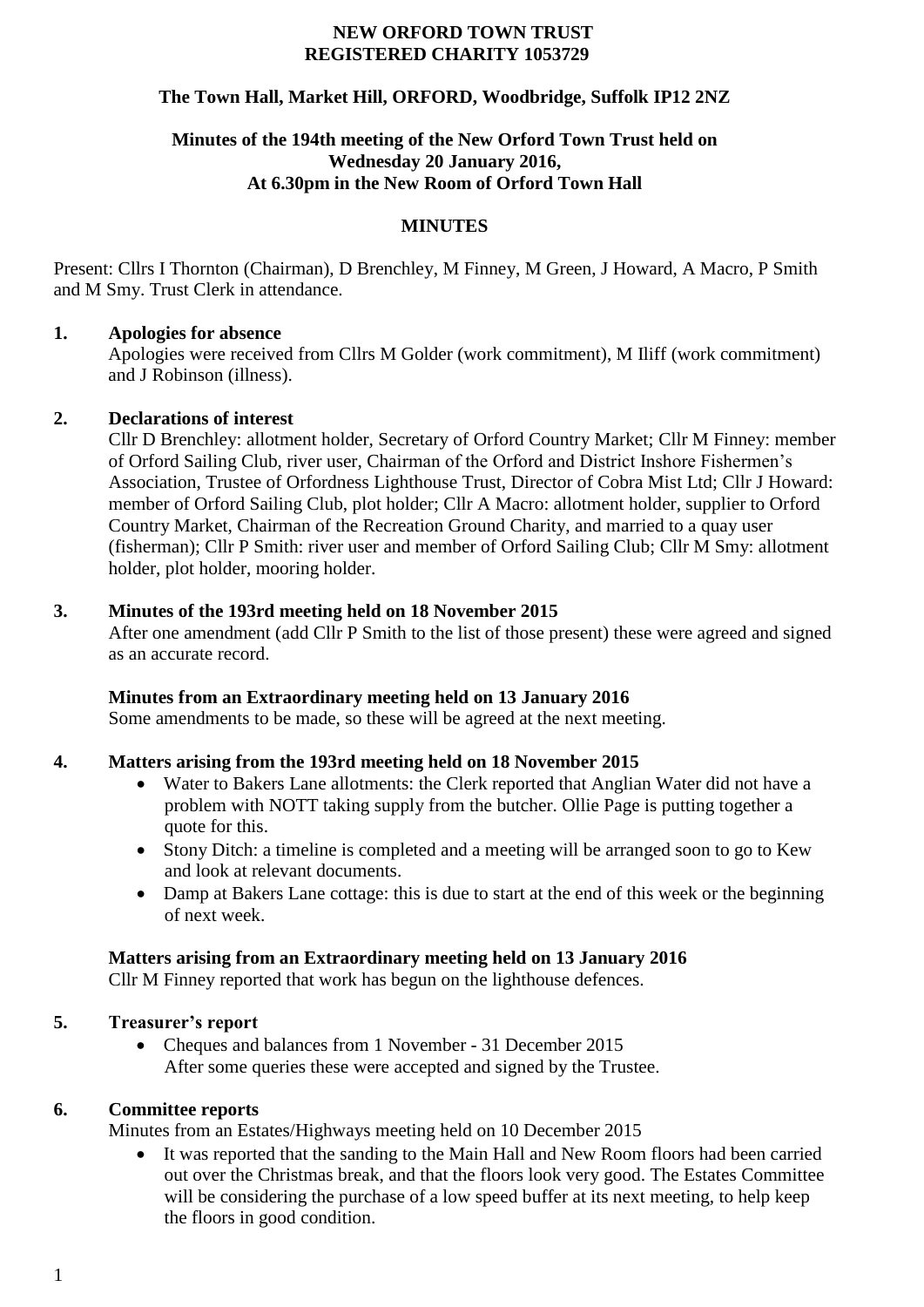- Town Hall ramp: the Clerk will chase Suffolk County Council Highways department who were going to give some advice on the issue.
- Bakers Lane porches/bathroom windows: the Estates Committee will be discussing this further at their meeting on 21 January 2016.

Minutes from a Riverside meeting held on 2 December 2015

- Re shingle on foreshore: it is not clear whether a licence will be required from the MMO for replenishing the shingle on the dinghy foreshore. It was agreed that the Clerk should ascertain if a licence is required and get this in place asap. It was agreed that Cllr M Finney should ask Darren Worne for a quote to spread the shingle.
- It was suggested that the Quay Warden should undertake an audit of the dinghies on the foreshore, and that any unlicensed dinghies could be moved to the boatyard. Owners can then be contacted and asked to remove them, or they might be disposed of by NOTT.
- There have been a number of break-ins at the sheds at the riverside area. It was suggested that the Trustee might consider installing an additional camera to cover the boatyard.
- Riverside pond area: fencing and improvements, quotes for work: Cllr M Smy had met with Rob Orford (Miles Water Engineering Ltd) to discuss clearing of the pond and adjacent area. Mr Grimsey did not wish to quote for the work. One of the issues raised was how to dispose of any silt. It was suggested that this could be spread close to the pond. Over time the volume of the silt will decrease by approximately 75% as it dries out. The suggestion is to create a bank or bunds close to the pond, and that once it has dried out it can be spread. There would be problems transporting it elsewhere, partly due to logistics, and partly as permission may need to be sought from the Environment Agency. It was agreed that it would be easier to leave the silt *in situ* near the pond.

The Trustee considered Mr Orford's quote for the work, and it was agreed unanimously to accept this quote. He will give a discount on the original quote if he can carry out work at a time to suit him, and this was agreed.

It was accepted that some additional work to clear shrubs and some tree branches will need to be carried out as part of the works, and this is not included in Mr Orford's quote. It was agreed that Suffolk Coastal Services should be asked to quote for this work. Cllr M Smy will meet with Cllrs J Howard and A Macro at the riverside on Saturday morning to discuss this. The Clerk will arrange to meet with Chris Green (Suffolk Coastal Services) sometime next week when he is in the village.

It was agreed that Kiwi fencing should be asked to quote for replacing the whole of the fence around the pond area.

**ACTION Cllr M Smy to meet with Councillors at the riverside to discuss tree/shrub clearance**

**ACTION Clerk to inform Mr Orford of the above ACTION Clerk to contact Suffolk Coastal Services and Kiwi Fencing**

- Re: reclaiming expenses from Babcock: Cllr M Finney is in touch with a contact at Babcock and he and the Clerk are liaising about this.
- It was agreed that John Backhouse should be asked to hose down the Quay ramp at the same time as he is doing the slipway at the Sailing Club.
- Cllr M Finney reported that the new sewage outpost marker is now in place.

## **7. General Trust business**

 Clerk's report on outstanding matters: break ins before Christmas. The Clerk reported that she had reported the incidents to the Trust's insurers and was continuing to deal with them with regard to the claim for damage sustained to the car park ticket machine and the 2 doors at the Town Hall. Cllr M Smy asked if the police had been in touch since the incidents with any update on progress. The Clerk replied that they had not. It seems that the owners of the riverside sheds that were broken into had also not heard from them. It was agreed that the Clerk should write to Tim Passmore expressing disappointment that